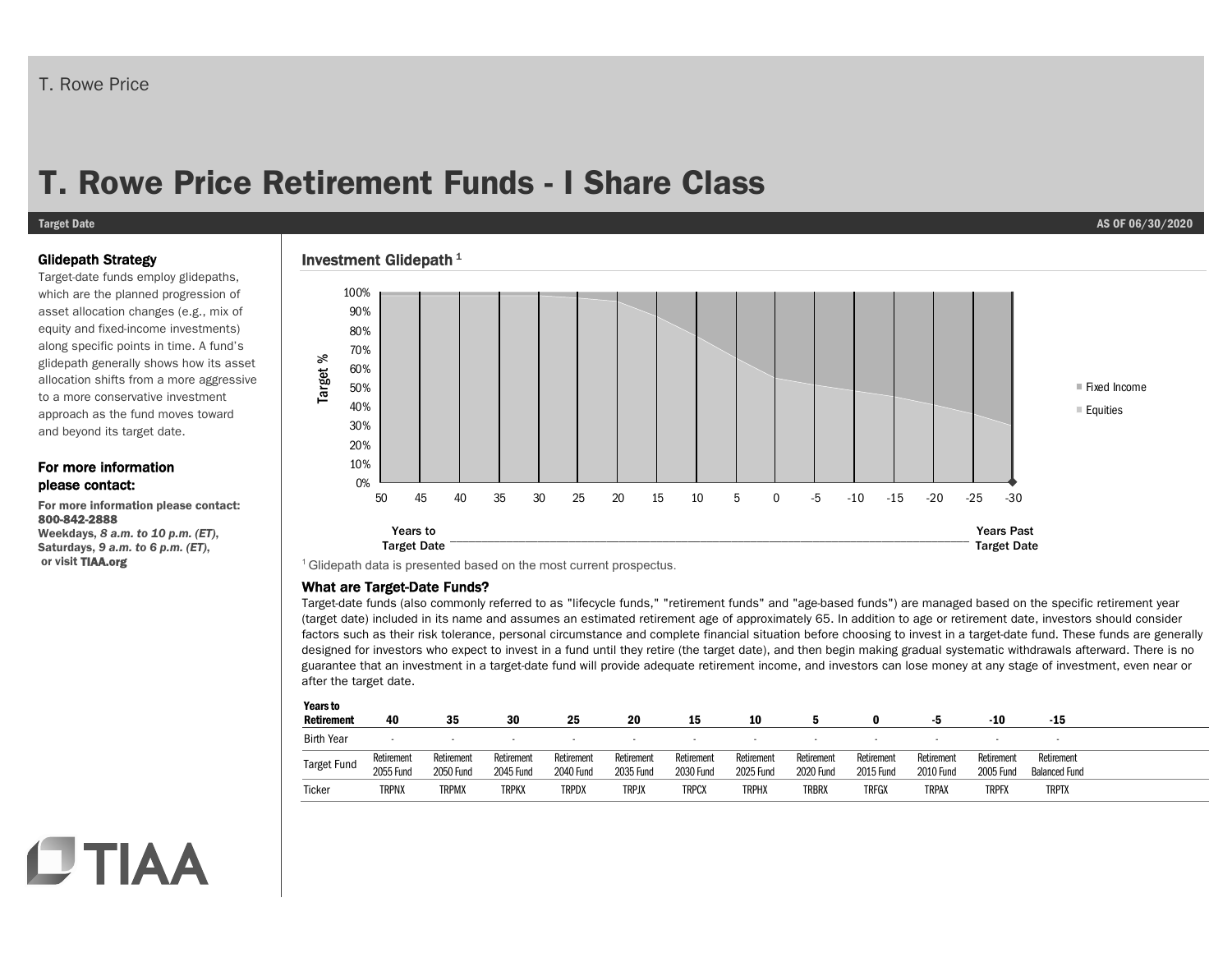## **T. Rowe Price Retirement Funds - I Share Class**

#### Investment Objective and Strategy

These investments seek the highest total return over time, consistent with an emphasis on both capital growth and income. The funds invest in a set of underlying T. Rowe Price mutual funds representing various asset classes and sectors. Allocations between T. Rowe Price stock and bond funds will change over time in relation to the target retirement dates. While the investments are non-diversified, they invest in diversified holdings. The T. Rowe Price Balanced Fund seeks the highest return over time, consistent with an emphasis on both capital growth and income. The fund is designed for retired investors who seek income and relative safety from bonds, along with some capital appreciation potential from stocks.

#### Morningstar Rating

The Overall Morningstar Rating for a managed product is derived from a weighted average of the performance figures associated with its three-, five-, and 10-year (if applicable) Morningstar Rating metrics.

#### **Performance**

The returns quoted represent past performance, which is no guarantee of future results. Returns and the principal value of your investment will fluctuate. Current performance may be higher or lower than that shown, and you may have a gain or a loss when you redeem your mutual fund shares. For current performance information, including performance to the most recent month-end, please visit TIAA.org, or call 800-842-2252. Performance may reflect waivers or reimbursements of certain expenses. Absent these waivers or reimbursement arrangements, performance may be lower.

|                                     | Retirement 2055 Fund <sup>5</sup> | Retirement 2050 Fund <sup>5</sup> | Retirement 2045 Fund <sup>5</sup> | Retirement 2040 Fund <sup>5</sup> | Retirement 2035 Fund 5    | Retirement 2030 Fund <sup>5</sup> | Retirement 2025 Fund <sup>5</sup> |  |  |
|-------------------------------------|-----------------------------------|-----------------------------------|-----------------------------------|-----------------------------------|---------------------------|-----------------------------------|-----------------------------------|--|--|
| <b>Birth Year</b>                   |                                   |                                   |                                   | $\sim$                            | $\overline{a}$            |                                   |                                   |  |  |
| Years to Retirement                 | 40                                | 35                                | 30                                | 25                                | 20                        | 15                                | 10                                |  |  |
| Ticker                              | <b>TRPNX</b>                      | <b>TRPMX</b>                      | <b>TRPKX</b>                      | <b>TRPDX</b>                      | <b>TRPJX</b>              | <b>TRPCX</b>                      | <b>TRPHX</b>                      |  |  |
| <b>Inception Date</b>               | 09/29/2015                        | 09/29/2015                        | 09/29/2015                        | 09/29/2015                        | 09/29/2015                | 09/29/2015                        | 09/29/2015                        |  |  |
| <b>Total Returns</b>                |                                   |                                   |                                   |                                   |                           |                                   |                                   |  |  |
| 3-Month                             | 20.14%                            | 20.05%                            | 20.07%                            | 19.49%                            | 18.46%                    | 17.42%                            | 16.09%                            |  |  |
| <b>YTD</b>                          | $-4.27%$                          | $-4.31%$                          | $-4.30%$                          | $-3.85%$                          | $-3.46%$                  | $-2.94%$                          | $-2.32%$                          |  |  |
| <b>Average Annual Total Returns</b> |                                   |                                   |                                   |                                   |                           |                                   |                                   |  |  |
| 1 Year                              | 3.17%                             | 3.16%                             | 3.17%                             | 3.43%                             | 3.57%                     | 3.89%                             | 4.07%                             |  |  |
| 3-Year                              | 6.68%                             | 6.67%                             | 6.66%                             | 6.72%                             | 6.60%                     | 6.48%                             | 6.29%                             |  |  |
| 5-Year                              | $\overline{\phantom{a}}$          | $\sim$                            | $\sim$                            | $\sim$                            | $\sim$                    | $\sim$                            | $\overline{\phantom{a}}$          |  |  |
| 10-Year                             | $\sim$                            | $\sim$                            |                                   | $\sim$                            | $\sim$                    | $\sim$                            | $\sim$                            |  |  |
| Since Inception                     | 9.93%                             | 9.94%                             | 9.94%                             | 9.92%                             | 9.62%                     | 9.28%                             | 8.80%                             |  |  |
| <b>Expenses</b>                     |                                   |                                   |                                   |                                   |                           |                                   |                                   |  |  |
| Gross                               | 0.52%                             | 0.52%                             | 0.52%                             | 0.51%                             | 0.50%                     | 0.49%                             | 0.47%                             |  |  |
| Net                                 | 0.52%                             | 0.52%                             | 0.52%                             | 0.51%                             | 0.50%                     | 0.49%                             | 0.47%                             |  |  |
| Waiver/Cap Expires                  | $\overline{\phantom{a}}$          | $\overline{\phantom{a}}$          |                                   | $\overline{\phantom{a}}$          |                           | $\sim$                            | $\overline{\phantom{a}}$          |  |  |
| <b>Morningstar Rating</b>           |                                   |                                   |                                   |                                   |                           |                                   |                                   |  |  |
| Overall                             | ★★★★/195                          | $\star\star\star\star$ /209       | ★★★★/197                          | ★★★★/209                          | $\star\star\star$ /197    | $\star\star\star$ /209            | $\star \star \star /200$          |  |  |
| 3 Years                             | $\star\star\star\star$ /195       | $\star\star\star\star$ /209       | $\star\star\star\star$ /197       | $\star\star\star\star$ /209       | $\star \star \star / 197$ | $\star \star \star /209$          | $\star \star \star /200$          |  |  |
| 5 Years                             |                                   |                                   |                                   |                                   |                           |                                   |                                   |  |  |
| 10 Years                            | $\sim$                            | $\sim$                            | $\sim$                            | $\sim$                            | $\sim$                    | $\sim$                            | $\overline{\phantom{a}}$          |  |  |
| <b>Morningstar Category</b>         | Target-Date 2055                  | Target-Date 2050                  | Target-Date 2045                  | Target-Date 2040                  | Target-Date 2035          | Target-Date 2030                  | Target-Date 2025                  |  |  |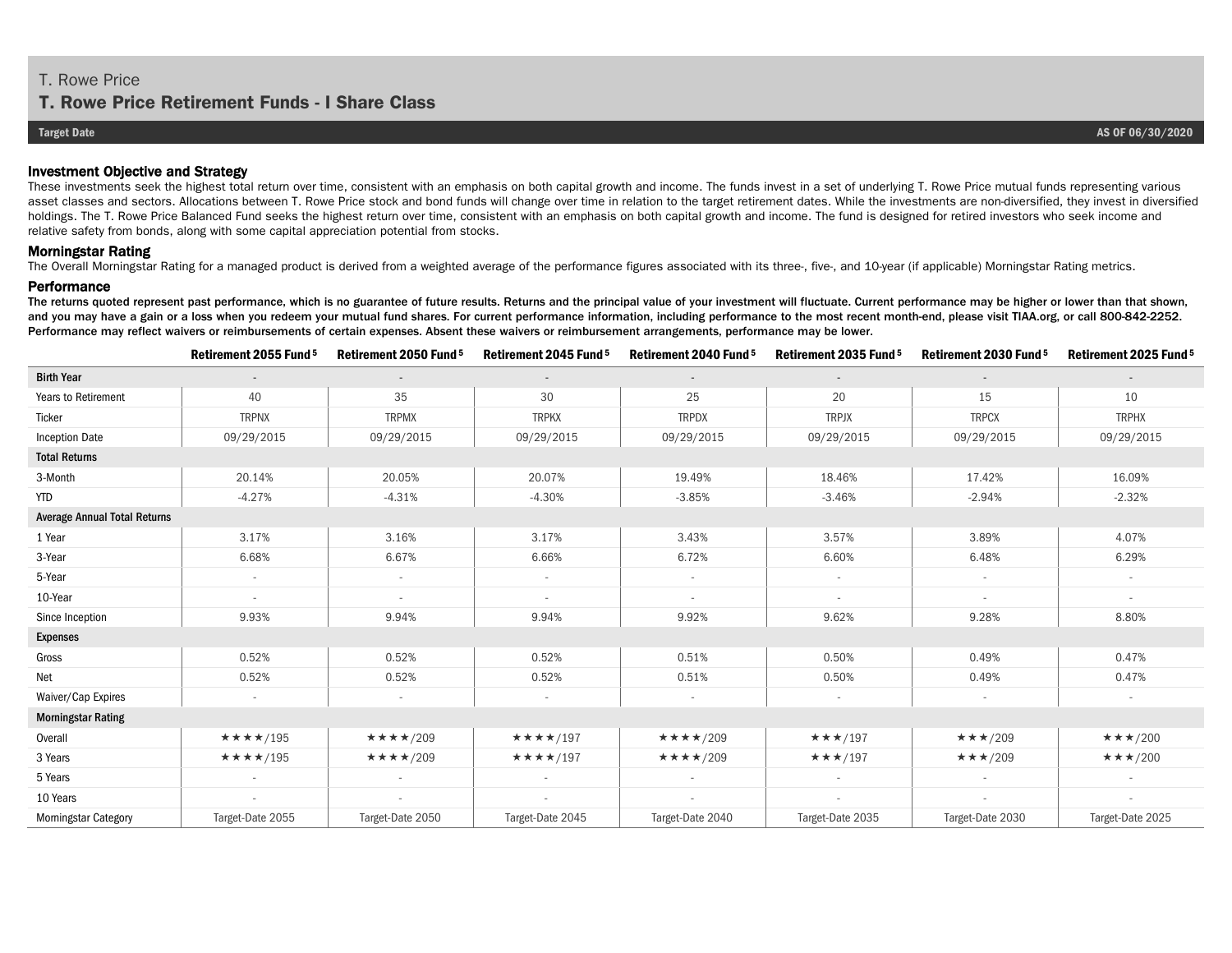### T. Rowe Price

### **T. Rowe Price Retirement Funds - I Share Class**

|                                     | Retirement 2020 Fund <sup>5</sup> | Retirement 2015 Fund <sup>5</sup> | Retirement 2010 Fund <sup>5</sup> | Retirement 2005 Fund 5 | <b>Retirement Balanced</b><br>Fund <sup>5</sup> |  |
|-------------------------------------|-----------------------------------|-----------------------------------|-----------------------------------|------------------------|-------------------------------------------------|--|
| <b>Birth Year</b>                   | $\sim$                            | $\sim$                            | $\sim$                            | $\sim$                 | $\sim$                                          |  |
| Years to Retirement                 | 5                                 | $\mathbf 0$                       | $-5$                              | $-10$                  | $-15$                                           |  |
| Ticker                              | <b>TRBRX</b>                      | <b>TRFGX</b>                      | <b>TRPAX</b>                      | <b>TRPFX</b>           | <b>TRPTX</b>                                    |  |
| <b>Inception Date</b>               | 09/29/2015                        | 09/29/2015                        | 09/29/2015                        | 09/29/2015             | 09/29/2015                                      |  |
| <b>Total Returns</b>                |                                   |                                   |                                   |                        |                                                 |  |
| 3-Month                             | 14.47%                            | 13.12%                            | 12.06%                            | 11.30%                 | 11.64%                                          |  |
| <b>YTD</b>                          | $-1.77%$                          | $-0.96%$                          | $-0.57%$                          | $-0.17%$               | $-0.46%$                                        |  |
| <b>Average Annual Total Returns</b> |                                   |                                   |                                   |                        |                                                 |  |
| 1 Year                              | 4.20%                             | 4.40%                             | 4.57%                             | 4.51%                  | 4.40%                                           |  |
| 3-Year                              | 6.03%                             | 5.72%                             | 5.47%                             | 5.24%                  | 5.21%                                           |  |
| 5-Year                              | $\sim$                            | $\sim$                            | $\sim$                            | $\sim$                 | $\sim$                                          |  |
| 10-Year                             | $\sim$                            | $\sim$                            | $\sim$                            | $\sim$                 | $\sim$                                          |  |
| Since Inception                     | 8.23%                             | 7.52%                             | 6.96%                             | 6.50%                  | 6.39%                                           |  |
| <b>Expenses</b>                     |                                   |                                   |                                   |                        |                                                 |  |
| Gross                               | 0.43%                             | 0.40%                             | 0.37%                             | 0.37%                  | 0.35%                                           |  |
| Net                                 | 0.43%                             | 0.40%                             | 0.37%                             | 0.37%                  | 0.35%                                           |  |
| Waiver/Cap Expires                  | $\overline{\phantom{a}}$          | $\sim$                            | $\sim$                            | $\sim$                 | $\sim$                                          |  |
| <b>Morningstar Rating</b>           |                                   |                                   |                                   |                        |                                                 |  |
| Overall                             | $\star \star \star$ /195          | $\star\star\star$ /98             | $\star\star\star$ /93             | $\star\star\star$ /93  | ★★★★/511                                        |  |
| 3 Years                             | $\star \star \star$ /195          | $\star\star\star/98$              | $\star \star \star /93$           | $\star\star\star$ /93  | ★★★★/511                                        |  |
| 5 Years                             | $\sim$                            | $\sim$                            | $\sim$                            | $\sim$                 | $\overline{\phantom{a}}$                        |  |
| 10 Years                            | $\sim$                            | $\sim$                            | $\sim$                            | $\sim$                 | $\overline{\phantom{a}}$                        |  |
| Morningstar Category                | Target-Date 2020                  | Target-Date 2015                  | Target-Date 2000-2010             | Target-Date 2000-2010  | Allocation--30% to 50%<br>Equity                |  |

5 Accumulations in mutual funds not managed by TIAA may be subject to administrative charges. These charges are subject to change. Please review current documents related to your plan.

The annual expense charge may include fees for the target-date fund and fees for the underlying funds; in general, target-date funds indirectly bear their pro rata share of the fees and expenses incurred by the underlying funds.

**Target Date AS OF 06/30/2020**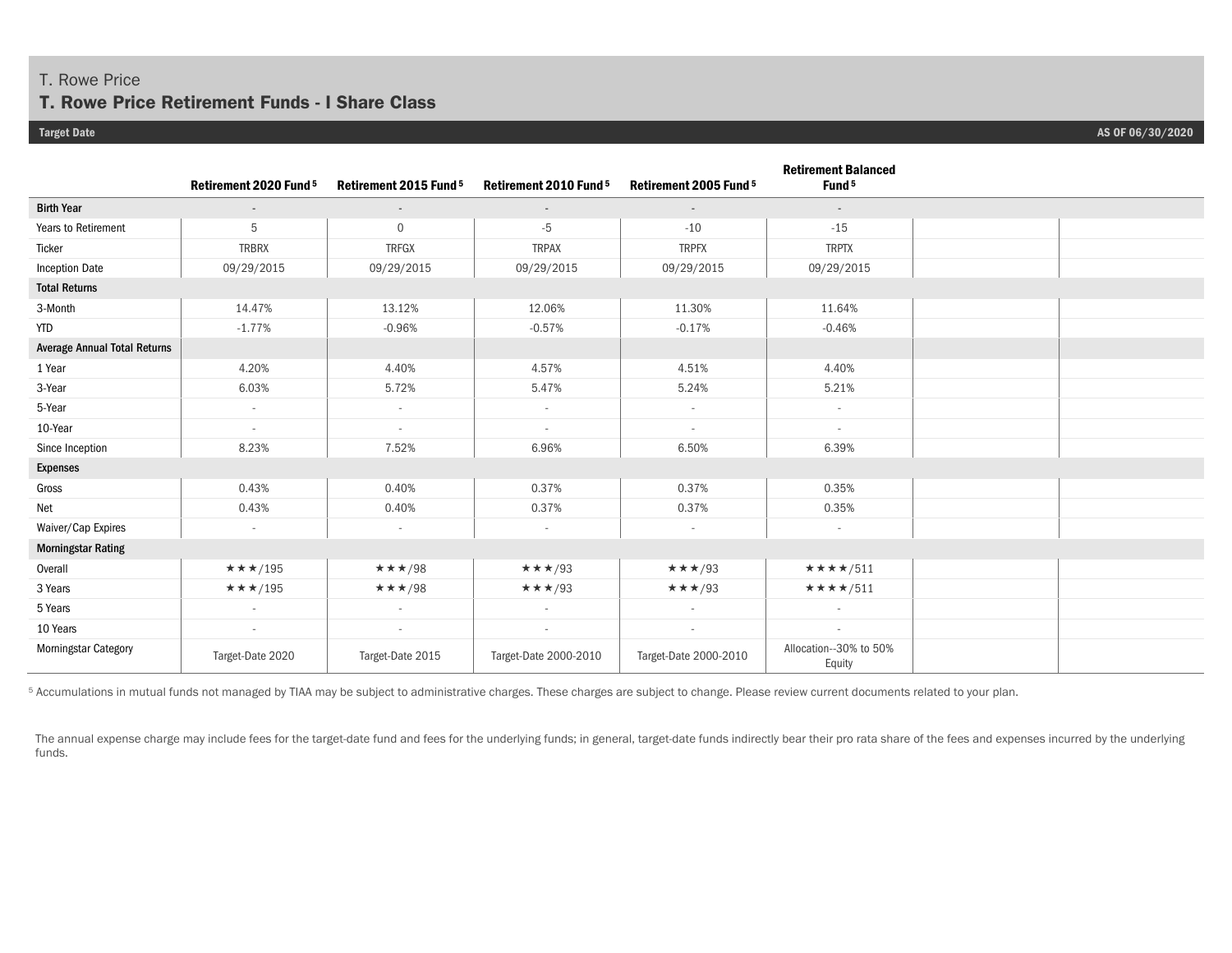# **T. Rowe Price Retirement Funds - I Share Class**

#### **Important Information**

This material is for informational or educational purposes only and does not constitute investment advice under ERISA. This material does not take into account any specific objectives or circumstances of any particular investor, or suggest any specific course of action. Investment decisions should be made based on the investor's own objectives and circumstances.

Mutual funds are offered through your plan sponsor's retirement plan, which is recordkept by TIAA. Funds are offered at that day's net asset value (NAV), and the performance is displayed accordingly. Performance at NAV does not reflect sales charges, which are waived through your retirement plan. If included, the sales charges would have reduced the performance quoted.

Investment, insurance and annuity products are not FDIC insured, are not bank guaranteed, are not deposits, are not insured by any federal government agency, are not a condition to any banking service or **activity, and may lose value.**

**TIAA-CREF Individual & Institutional Services, LLC, Member FINRA and SIPC, distributes securities products. You should consider the investment objectives, risks, charges and expenses carefully before investing. Please call 877-518-9161 for a prospectus that contains this and other information. Please read the prospectus carefully before investing.** 

#### **Morningstar Disclosure**

Data Provided by Morningstar, Inc. ©2020 Morningstar, Inc. All Rights Reserved. The information contained herein: (1) is proprietary to Morningstar and/or its content providers; (2) may not be copied or distributed; and (3) is not warranted to be accurate, complete or timely. Neither Morningstar nor its content providers are responsible for any damages or losses arising from any use of this information. Neither TIAA nor its affiliates has independently verified the accuracy or completeness of this information.

The Morningstar Category classifies a fund based on its investment style as measured by underlying portfolio holdings (portfolio statistics and compositions over the past three years). If the fund is new and has no portfolio, Morningstar estimates where it will fall before assigning a more permanent category. When necessary, Morningstar may change a category assignment based on current information.

The Morningstar Rating™– or "star rating"– is calculated for managed products (including mutual funds, variable annuity and variable life subaccounts, exchange-traded funds, closed-end funds and separate accounts) with at least a three-year history. Exchange-traded funds and open-ended mutual funds are considered a single population for comparative purposes. The rating is calculated based on a Morningstar Risk-Adjusted Return measure that accounts for variation in a managed product's monthly excess performance, placing more emphasis on downward variations and rewarding consistent performance. The top 10% of products in each product category receive 5 stars, the next 22.5% receive 4 stars, the next 35% receive 3 stars, the next 22.5% receive 2 stars, and the bottom 10% receive 1 star. The weights are: 100% threeyear rating for 36-59 months of total returns, 60% five-year rating/40% three-year rating for 60-119 months of total returns, and 50% 10-year rating/30% five-year rating/20% three-year rating for 120 or more months of total returns. While the 10-year overall star rating formula seems to give the most weight to the 10-year period, the most recent three-year period actually has the greatest impact because it is included in all three rating periods. Where applicable, ratings are based on linked performance that considers the differences in expense ratios. The Morningstar Rating™ is for individual share classes only. Other classes may have different performance characteristics.